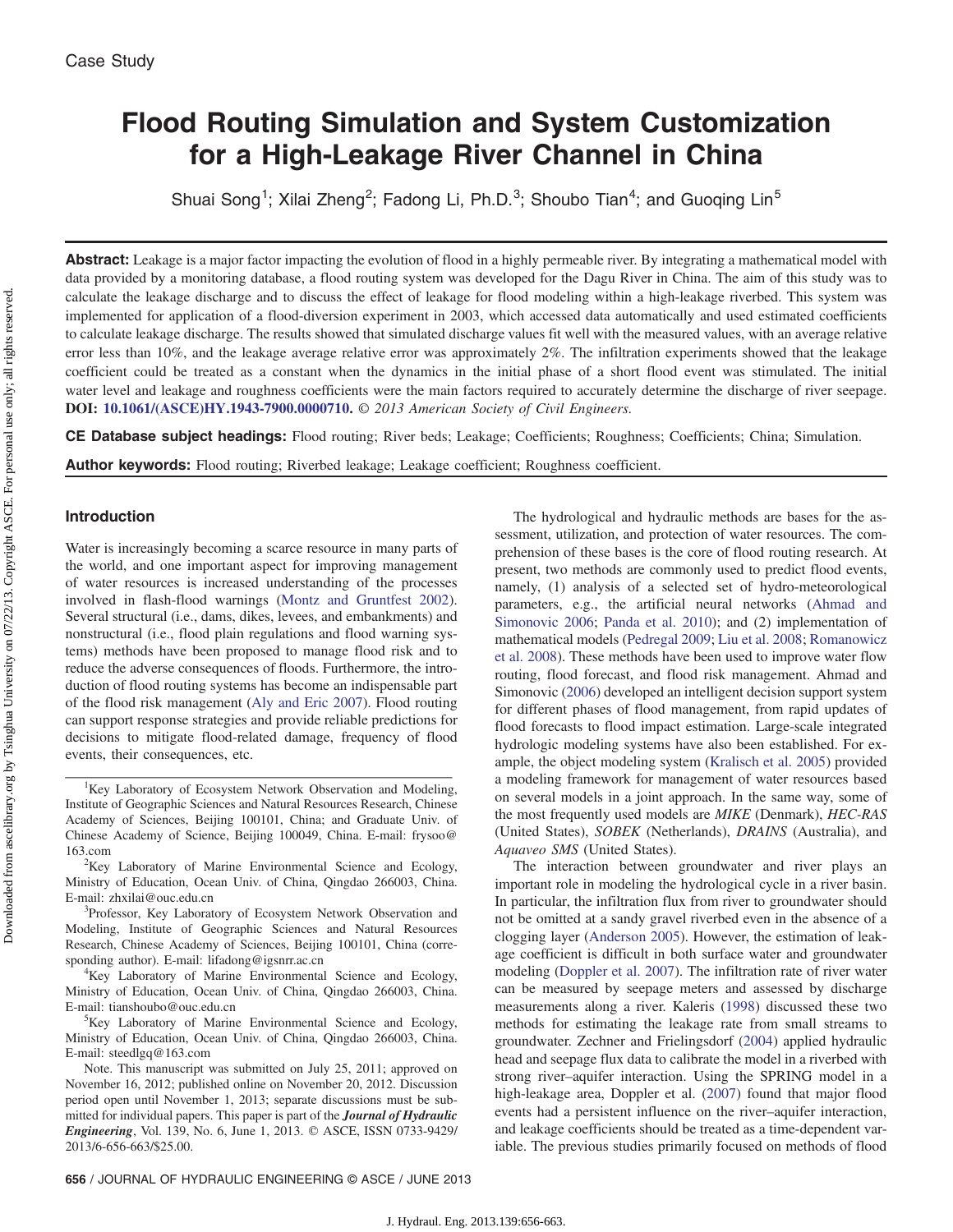processes, leakage coefficients in clogging processes, interactions between groundwater and surface water, and flood loss. However, few studies have addressed flood routing in high-leakage riverbeds and the effect of high-leakage rate in this flood process.

This study addresses the parameters related to accurate calculation of leakage discharge to improve flood routing simulations, and provides strategies to increase data access and user convenience. The purposes of this paper are (1) to model flood routing considering high-leakage rate and customize a program that is able to realize data access automatically and achieve statistical analysis of floods; (2) to discuss the effect of various parameters on leakage discharge; and (3) to understand the effect of leakage coefficient on modeling floods in high-leakage riverbed in typically monsooncontrolled regions.

# Site Description

1 N

Shandong Province

> ● Pingdu Cjty Luoya

> > River

Nancun Town

Nanjiaolai River

Jiaozhou City

The Dagu, the longest river in the Shandong peninsula, is approximately 179.9 km long. Its basin covers 4,850.7 km<sup>2</sup> in Qingdao, southwards into Jiaozhou Bay. After entering the northern boundary of Qingdao, the river receives more water from reservoirs such as the Chanzhi reservoir in the upper reach, which is the largest one, and main tributaries such as the Zhu, Xiaogu, Wugu, Luoyao, and Liuhao Rivers (Fig. [1\)](#page-1-0). The upper reach of the river basin, with a flat topography and elevation of 20–50 m, is mainly composed of clastic and volcanic rock. The middle and lower reaches along the river valley are alluvial plains, with an elevation in the range of 4–40 m. The river valley is flat terrain with a gradient of 0.7–2‰ and a slight southwards tilt. The average width of the downstream valley is 6 km and riverbed depth is approximately 2 m.

<span id="page-1-0"></span>Mean annual precipitation from 1956 to 2003 in this basin was 675.6 mm, with 73% of precipitation falling from July to

Dagu River

Jiangjiazhuang<br>Chengjiaxiaoli

 $\widetilde{\textsf{W} \textsf{u} \textsf{gu} \textsf{R} \textsf{i} \textsf{ve}}$ 

Jimo City

0<sub>km</sub>

Qingdao City

 $10km$ 

Shawanzhuang

Chanzhi

**Reservoir** 

Laixi City

پ Zhu River

Beiye Reservoir

Xiaogy

 $(1)$ 

Nancun

Yifeng

Liuhao River

Jihongtan<br>atuan Reservoir

Jiaozhou Bay

Yinhuangzha

 $(2)$ 

 $(3)$ 

Ð

Huangtong

Reservoir



September. The Dagu River has two remarkable characteristics, namely, (1) the relatively concentrated precipitation period raises water level significantly, with zero flow after a short flood event and dry conditions during the dry season, and (2) a very high leakage rate. Since the 1960s, there were two flood events that had peak discharges exceeding  $3,000 \text{ m}^3/\text{s}$ , and eight events exhibited discharges over 2,000  $\text{m}^3\text{/s}$ . According to a water-diversion experiment conducted in 2003, the total discharge was  $54.33 \times 10^6$  m<sup>3</sup>, with a leakage of 68.6%, due to a wide, shallow, and sandy bed in the Dagu River.

#### System Design

#### Model

The MIKE 11 hydrodynamic (HD) module is a one-dimensional modeling tool that has been widely used in flood routing studies throughout the world ([Henrik and Clus 2005;](#page-7-12) [Monninkhoff and](#page-7-13) [Zhijia 2009;](#page-7-13) [Rabuffetti and Barbero 2005;](#page-7-14) [Turan and Burak 2006\)](#page-7-15). It can be applied for hydraulic analysis of a flood, using an implicit finite difference scheme for the computation of unsteady flows in rivers and estuaries. Furthermore, it provides interfaces to build user applications with MIKEOBJECTS, which is a component object model (COM) object accessing the components from most programming languages.

#### System Components

Fig. [2](#page-1-1) illustrates the architecture of the flood system components. The popular three-tier client–server architecture was deployed. Microsoft .NET Framework 2.0 and C# server were used as the platform and programming language, respectively. In addition, it requires COM groupware, which can be run on the. NET platform. On the server site, MSSQL Server 2000 serves as the workstation to facilitate data storage and retrieval on the Windows Server 2003 operating system [\(Liberty 2005](#page-7-16)).

#### **Functionality**

Considering the characteristics of the Dagu River flood routing, the functions of this system contain basic conditions, hydrologic modeling, and data analysis. This system provides lots of flood routing parameters for users. These parameters include initial conditions, boundary conditions, roughness coefficient, leakage coefficient, initial water level, start and end simulation times, selection of units, and so on. Time series (TS) data can be obtained

<span id="page-1-1"></span>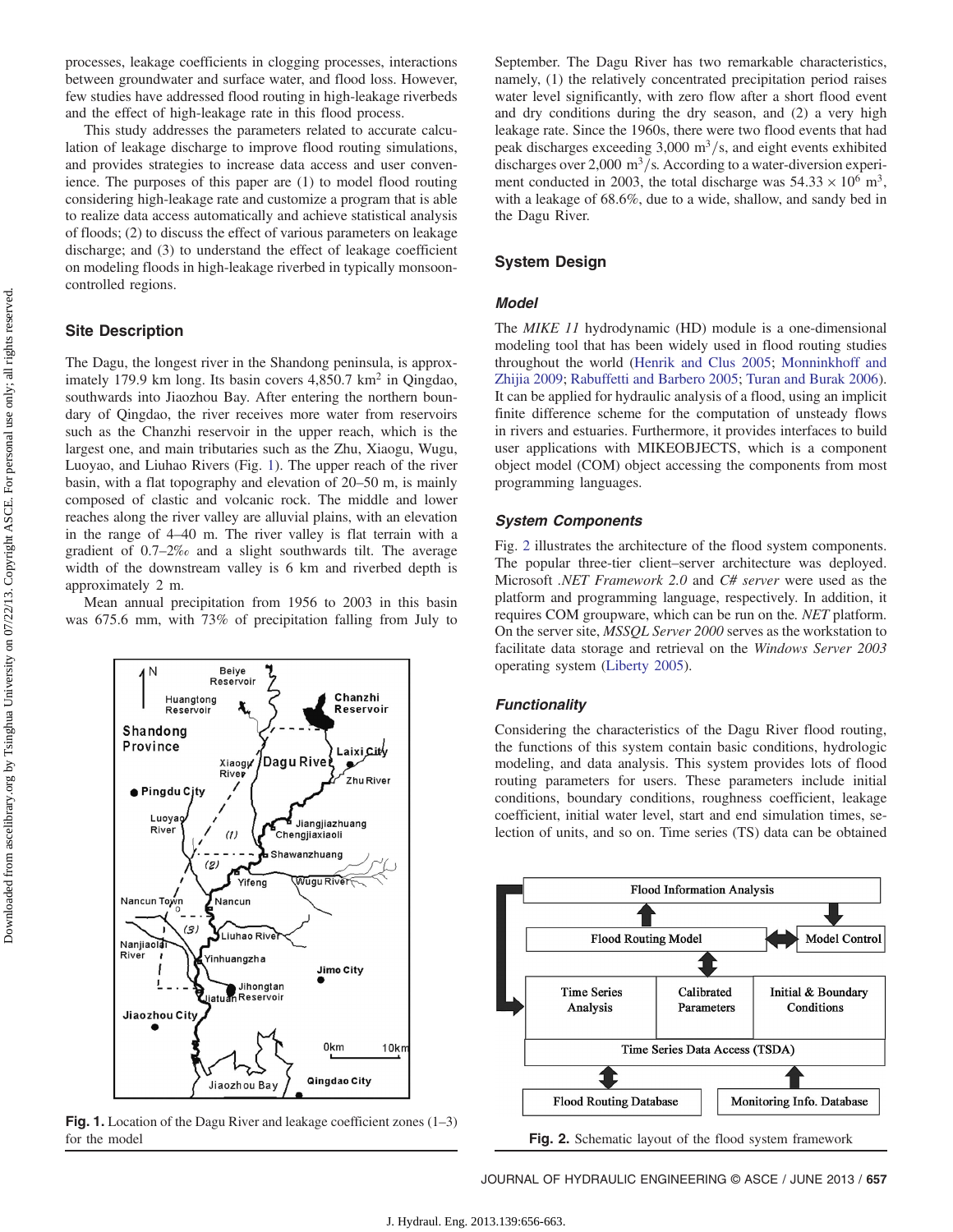from users' manual inputs or automatically from the monitoring database. Within the HD module framework, C# was used to customize applications and create properly constructed batch files that contain native disk operating system commands and allows running multiple models sequentially. Data analysis includes the visual operation of river catchment, statistic analysis of results, abnormal mutations analysis, and alarm while exceeding the warning level.

#### Data Access and Model Control

One of the most important data types in HD is the TS, which is used as both input and output. Most of input/output data are provided in regular TS formats. To meet the needs of complex database formats [\(Alfredsen and Sæther 2000](#page-7-17)), time series data access (TSDA) was a hierarchy of input/output class libraries, which is based on the Time Series Package that is one part of MIKEOBJECT. However, in order to realize automatic data access, some special classes were designed based on MIKEOBJECT. For example, globalTSObject keeps the basic TS information and contains a reference to globalTSConnection that is responsible for connecting with basic TS files and databases. The MFiltrate class is responsible for the non-equidistant TS data obtained from monitoring databases by filtering data automatically to confirm the soundness of the simulation process.

<span id="page-2-0"></span>The flood routing simulation is based primarily on a HD module that solves the nonlinear equations of open-channel flow (Saint-Venant equation) using an implicit finite difference scheme [\(DHI MIKE 2007](#page-7-18); [Rodríguez et al. 2006](#page-7-19)). Eqs. [\(1](#page-2-0))–([3\)](#page-2-1) are the parts of MIKE 11. Eq. [\(4\)](#page-2-2) was designed independently in the system to check the water balance results and to calculate leakage discharge in a certain range of channel automatically.

$$
\frac{\partial A}{\partial t} + \frac{\partial Q_s}{\partial L} + \frac{\partial Q_r}{\partial L} = q \tag{1}
$$

<span id="page-2-1"></span>
$$
\frac{\partial Q_s}{\partial t} + \frac{\partial (a \frac{Q_s^2}{A})}{\partial L} + gA \frac{\partial h}{\partial L} + g \frac{Q_s |Q_s|}{C^2 AR} = 0
$$
 (2)

$$
Q_r = l_c \times \Delta h \tag{3}
$$

$$
Q_r = Q_u + Q_a - Q_1 - Q_c \tag{4}
$$

<span id="page-2-2"></span>where  $A =$  flow area;  $t =$  time;  $Q_s =$  horizontal discharge;  $Q_r =$ leakage discharge;  $q =$  lateral inflow;  $h =$  stage above datum;  $C =$ Chézy resistance coefficient;  $R =$  hydraulic radius;  $L =$  distance; g = acceleration of gravity;  $l_c$  = leakage coefficient;  $\Delta h$  = head difference between the river and the aquifer below the river;  $a =$  momentum distribution coefficient;  $Q_u =$  inflows in the upper section;  $Q_l$  = outflows in the lower section;  $Q_a$  = branch inflows; and  $Q_c$  = discharge variety referring to the initial and end water volume in the channel.

#### Data and Parameters

Approximately 2,000 detailed geographic information system (GIS) data in 180 cross sections were directly converted into a specific GIS format that can be recognized by the HD model. The export discharge of the Chanzhi reservoir (initial condition) and water levels and discharge (boundary conditions) of six tributaries could be obtained from a monitoring system and converted into DFS0 format files using TSDA. The monitoring system was managed by the Qingdao Municipal Bureau of Hydrology. It stores data in all catchments, such as reservoir operation information, water level.

Leakage coefficients were estimated from field and laboratory experiments, and then roughness coefficients and leakage coefficients were calibrated using observed water level and discharge from the parameters in the sand mining report ([Li 2005](#page-7-20)). The leakage discharge can be used as verification results to assess the correctness of the leakage coefficients.

Roughness coefficient was used to calibrate the calculation model by matching the observed routing curve with the one obtained from the model ([Turan and Burak 2006](#page-7-15)). Most sections of the Dagu River are usually dry and covered with weeds before the flood season, and therefore, river water is quick to seep after a flood event. According to the sand mining report, the roughness coefficient varied from 0.03 to 0.042 ([Li 2005\)](#page-7-20). Considering the river hydraulic characteristics, cross-sectional geometry shape, and riverbed characteristics in different sections from the sand mining report ([Li 2005](#page-7-20); [Romanowicz et al. 2008](#page-7-6)), two values of roughness coefficient were selected and subject to calibration using the measured data; these were 0.038 in the upstream of Yifeng, and 0.041 in the downstream region. A trial-and-error process was used for parameter adjustment to come up with a match between simulated and observed values. According to the calibration results, the calibrated roughness coefficients were a little larger than the mean values suggested by the reports. The dry riverbed and lots of weeds in the riverbed were the main possible reasons that led to the large calibrated roughness coefficient.

Estimation of leakage discharge is impacted by the selected leakage coefficient ([Doppler et al. 2007](#page-7-9)). It is hard to estimate the leakage discharge at a small scale for an entire river without setting precise leakage coefficients for each section. To study the leakage regularity, three representative sites were chosen based on the criterion of riverbed soil characteristics for pilot leakage tests over 3–4 h. A rectangular tank measuring  $4 \times 0.8 \times 0.3$  m was dug into the riverbed. The rectangular tank had a 90° V notch on its two short vertical sides and was covered with a thin plastic film. Pumps were used to inject water into the tank. When the water was stable, the plastic film was quickly removed. Leakage rate could be calculated according to the results of the pilot experiment (Fig. [3](#page-2-3)). Considering the pilot leakage experiments results, including the factors of river width and gradient, the channel was divided into three zones (Fig. [1\)](#page-1-0), with estimated leakage coefficients of  $4.8 \times 10^{-7}$ ,  $4.1 \times 10^{-7}$ , and  $3.8 \times 10^{-7}$  s<sup>-1</sup>, respectively. Similarly, estimated data of leakage coefficients were also reported with higher seepage ([Doppler et al. 2007](#page-7-9)).

<span id="page-2-3"></span>

Fig. 3. Leakage flux variability for an initial dry bed at the Yubi site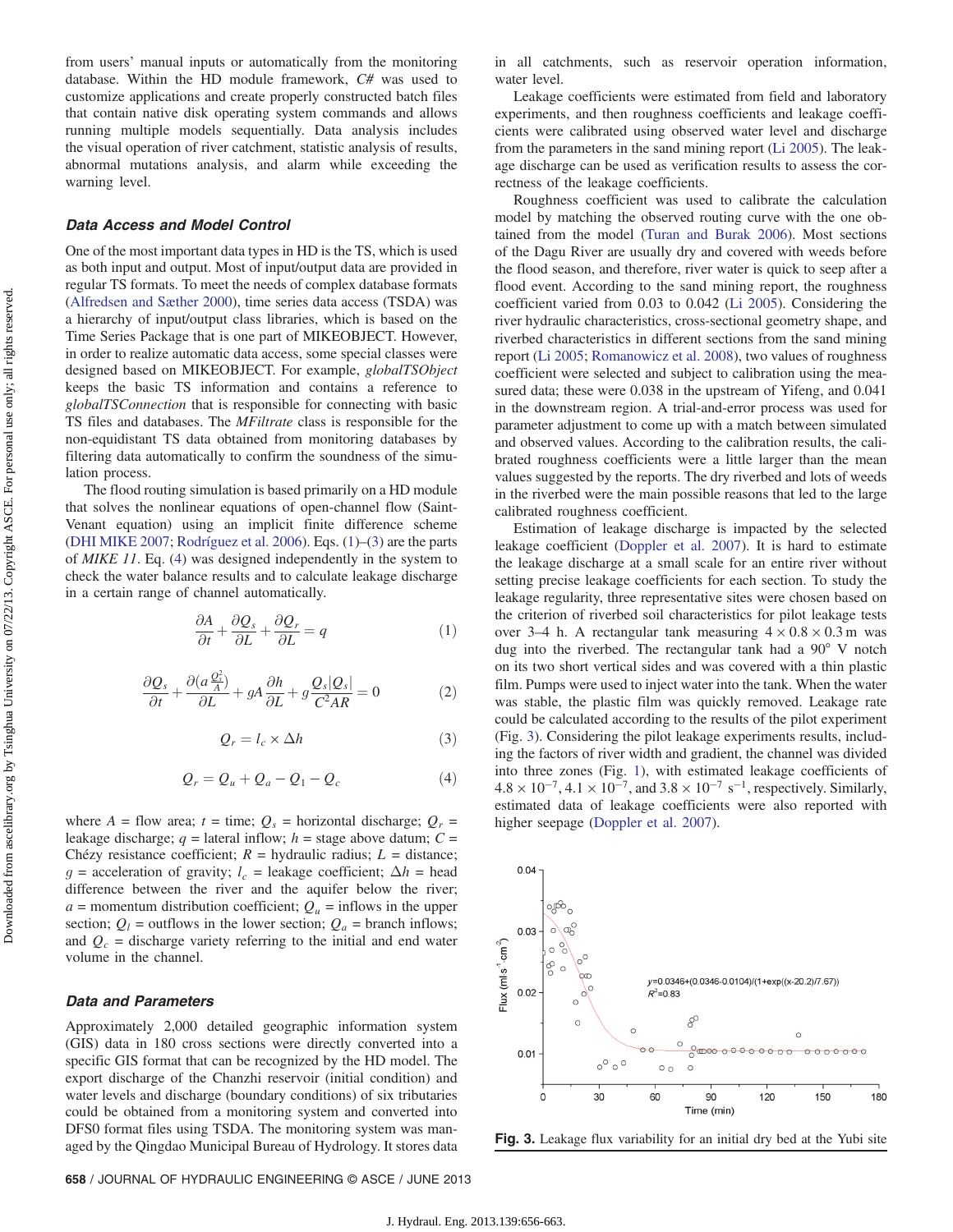#### Experiments Results

The pilot experiments provided data that allowed to determine how much impact the unsaturated leakage had on the total leakage discharge of the flood event. For example, at the Yubi site, the initial infiltration capacity was large but the capacity stabilized just about 1 h later. Results showed that the maximum leakage flux was  $30.2 \text{ m}^3/\text{dm}^2$  and the stable leakage flux was approximately 8.6 m<sup>3</sup>/dm<sup>2</sup> at the Yubi site. The unsaturated filtration time (Fig. [3\)](#page-2-3) was much shorter than flood duration, and the leakage discharge on the unsaturated condition accounted for 1.0% of the whole leakage discharge. Therefore, the stable infiltrative flux was used to calculate the leakage capacity and the leakage coefficients were simplified as constant values in the model.

Five observation wells were arranged beside the river, at Shawanai, Guozhuang, Nancun, Nancunshuili, and Daguhesuo [\(Yu et al. 2003\)](#page-7-21). Groundwater table was measured four times on April 21, April 26, May 1, and May 6 in 2003. The maximum increase of groundwater table was 1.41 m at the Daguhesuo site in the downstream, and the groundwater table of the other sites rose from 0.17 to 0.24 m. In addition, the groundwater table of 18 sites away from the river channel changed from 0 to −0.22 m. Groundwater tables were 2.5–3.1 m at the upstream and 0.6–2.5 m at the downstream sections. Yu et al. ([2003\)](#page-7-21) reported the details of the groundwater tables. Groundwater tables were not monitored during infiltration experiment, and therefore the values measured on April 21, 2003 were used, because the groundwater table changed very little before the rainy season.

Experiments generated a range for leakage coefficient for the Dagu River. Because it is difficult to perform replicate analyses of floods to confirm these values, the range determined by the distinctly variable upstream and downstream regions of the river was used for modeling purposes. The leakage coefficients obtained from pilot experiments were compared with hydraulic conductivities estimated from the soil samples using the Hazen formula [Eq. [\(5](#page-3-0))] ([Blaschke et al. 2003](#page-7-22)):

$$
K = 0.0116d_{10}^2(0.7 + 0.03T)
$$
 (5)

<span id="page-3-0"></span>where K = hydraulic conductivity (m/s);  $d_{10}$  = representative grain diameter (10% of the sediment mass are smaller than  $d_{10}$ ); and  $T =$  water temperature.

The grain compositions above 20-cm mixed sands were measured at Shanghaiba, Yujiaxiaoli, Yubi, Yifeng, and Nanshaliang and some 0–10-cm mixed sands were also measured. The grain compositions of the clogging layer (<1 cm) were measured only in Yujiaxiaoli, Yubi, and Nanshaliang. The grain compositions were used to estimate the hydraulic conductivities [Eq. [\(5\)](#page-3-0)]. Leakage coefficient  $l_c$  (s<sup>-1</sup>) is often combined to a K as follows:  $l_c$  =  $K/d$ , where K and d are hydraulic conductivity and thickness of the riverbed, respectively ([Doppler et al. 2007](#page-7-9)). For example, the bulk density above 20-cm mixed sand at Yubi was approximately

1.37  $g/cm<sup>3</sup>$ . Saturated condition was assumed in this flood case. Approximately 3 m was used as the thickness of riverbed in Yubi site. The  $d_{10}$  of 0–10-cm mixed sand at Yubi was 0.085 mm and the hydraulic conductivity was  $8.4 \times 10^{-5}$  m/s according to Eq. ([5\)](#page-3-0), while the leakage coefficient at the Yubi site was  $2.6 \times 10^{-5}$  s<sup>-1</sup>. These values were similar to the results of the infiltration experiments. However, the hydraulic conductivity of the clogging layer (<1 cm) was  $1.2 \times 10^{-6}$  m/s and the leakage coefficient was  $3.9 \times 10^{-7}$  s<sup>-1</sup> [Eq. [\(5](#page-3-0))]. The reason for obtaining different leakage coefficients is that the hydraulic conductivity of the clogging layer is smaller than the hydraulic conductivity of the aquifer because of clogging processes, i.e., the clogging layer controls the leakage rate ([Doppler et al. 2007\)](#page-7-9). Leakage coefficients of 0–20-cm mixed sand in Shanghaiba, Yujiaxiaoli, Yubi, Yifeng, and Nanshaliang were  $4.8 \times 10^{-5}$ ,  $9.6 \times 10^{-5}$ ,  $2.9 \times 10^{-5}$ ,  $3.5 \times 10^{-5}$ , and  $7.3 \times 10^{-5}$  s<sup>-1</sup>, respectively. Leakage coefficients of the clogging layer (<1 cm) in Yujiaxiaoli, Yubi, and Nanshaliang were  $8.7 \times 10^{-7}$ ,  $3.9 \times 10^{-7}$ , and  $4.2 \times 10^{-7}$  s<sup>-1</sup>, respectively. Trends of hydraulic conductivity in the vertical direction were similar to the results reported by Blaschke et al. ([2003\)](#page-7-22) in a high-leakage area. Leakage coefficients at 0–1-cm and 0–20-cm mixed sand were approximately  $10^{-7}$  to  $10^{-8}$  s<sup>-1</sup> and  $10^{-5}$  to  $10^{-6}$  s<sup>-1</sup>, respectively, which was in accordance with the estimated results. This estimated method is affected by the thickness of riverbed and the clogging layer, and therefore it can be used only when these values have been measured.

#### Flood Routing and Leakage

When the sluice gates of the reservoir were open, discharge data of monitoring sections were manually monitored by the current meter method. All the data were stored in the database. Statistical information of the measured daily mean discharge in the representative sites is shown in Table [1](#page-3-1). The measured data of the flood hydrograph exhibited typical features (Fig. [4\)](#page-4-0). It is relatively flat due to large reservoir water regulation. The riverbed was dry before the flood event. The time of rising limb was very short, approximately 8 h in the Jiangjiazhuang and Nancun sections. The time of falling limb was short at the upstream sections, whereas it was relatively long at the downstream sections. After the flood, the base flow of the river was again zero.

Statistics of inflow, outflow, and water storage in every monitoring section are shown in Table [2.](#page-4-1) A water balance analysis was performed using this information. The sluice gates and upstream dam held back a total of  $8,380,000$  m<sup>3</sup>. Water loss, including seepage and evaporation, was  $37,280,000 \text{ m}^3$  in route, and the inflow at the Jihongtan reservoir was  $11,170,000$  m<sup>3</sup>. Leakage discharge was  $37.11 \times 10^6$  m<sup>3</sup>, 68.6% of the total flow.

The data during the period from April 22, 2003 to May 10, 2003 were used to check the model data sets and the precision of flood routing. If the sediment is unsaturated, the channel leakage is initially large and then gradually shifts to a relatively stable value. However, seepage stabilizes after approximately 1 h and the riverbed soil becomes saturated, driven by a rubber dam collapse before

<span id="page-3-1"></span>Table 1. Descriptive Statistics of Measured Daily Mean Discharge in the Representative Sites

| <b>Sites</b>   | Measured date<br>$\text{(flow} \neq 0)$ | Maximum daily mean<br>discharge $(m^3/s)$ | Minimum daily mean<br>discharge $(m^3/s)$ | Average daily mean<br>discharge $(m^3/s)$ |
|----------------|-----------------------------------------|-------------------------------------------|-------------------------------------------|-------------------------------------------|
| Gejiabu        | $4/22 - 5/4$                            | 21.9                                      | 2.31                                      | 13.3                                      |
| Chengjiaxiaoli | $4/23 - 5/4$                            | 44.0                                      | 3.36                                      | 25.4                                      |
| Shawanzhuang   | $4/23 - 5/4$                            | 58.4                                      | 8.68                                      | 35.8                                      |
| Nancun         | $4/25 - 5/4$                            | 44.8                                      | 18.5                                      | 38.3                                      |
| Yinhuangzha    | $4/25 - 5/8$                            | 30.4                                      | 0.70                                      | 16.6                                      |
|                |                                         |                                           |                                           |                                           |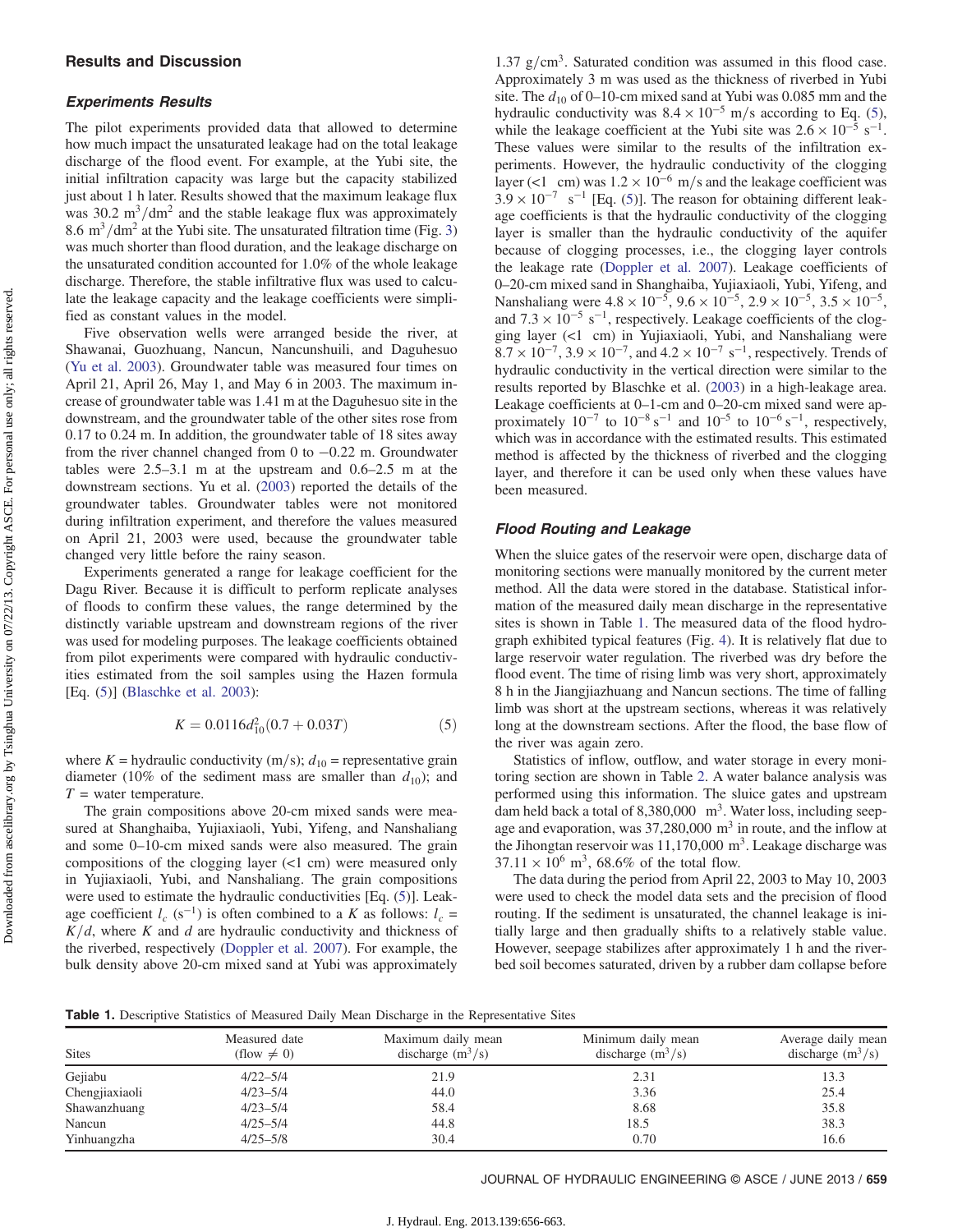<span id="page-4-1"></span>Table 2. Statistics of Inflow, Outflow, and Water Storage in the Monitoring Sections

|                                   |                                |                     | Water storage $(10^4 \text{ m}^3)$ |                 |          |                              |                                 |
|-----------------------------------|--------------------------------|---------------------|------------------------------------|-----------------|----------|------------------------------|---------------------------------|
| Segments                          | Inflow<br>$(10^4 \text{ m}^3)$ | Sluice sites        | After<br>flood                     | Before<br>flood | Changes  | Loss<br>$(10^4 \text{ m}^3)$ | Outflow<br>$(10^4 \text{ m}^3)$ |
| Beiye reservoir-Gejiabu           | 2,333                          | Longhushan          | $\theta$                           | 40              | $-40$    | 763                          | 1,610                           |
| Chanzhi reservoir-Chengjiaxiaolv  | 3,100                          | Jiangjiazhuang      | 30                                 | 30              | $\Omega$ | 252                          | 2,848                           |
| Gejiabu-Houshawanzhuang           | 4,458                          | Houshawanzhuang     | 10                                 | $\overline{0}$  | 10       | 429                          | 4,019                           |
| Houshawanzhuang-Nancun            | 4,019                          | Yuanjiazhuang       | 20                                 | $\overline{0}$  | 20       | 699                          | 3,310                           |
|                                   |                                | Yifeng              | 30                                 | $\overline{0}$  | 30       |                              |                                 |
|                                   |                                | Yatou               | 80                                 | 120             | $-40$    |                              |                                 |
| Nancun–Yinhuangzha                | 3,310                          | Chahe               | 200                                | 60              | 140      | 1,197                        | 1,865                           |
|                                   |                                | Yinhuang            | 108                                | $\overline{0}$  | 108      |                              |                                 |
| Yinhuangzha-Jinghongtan reservoir | 1,865                          | Jiatuan             | 360                                | $\overline{0}$  | 360      | 388                          |                                 |
|                                   |                                | Jihongtan reservoir | 1,117                              | $\theta$        | 1,117    |                              |                                 |
|                                   |                                | Total               | 1,955                              | 250             | 1,705    | 3,728                        |                                 |

the flood event. The effect of initial soil retaining capacity was neglected in the flood event modeling. The computing time step was set to 1 min and the boundary and initial conditions were selected from the database. The export discharge of the Chanzhi reservoir was regarded as the initial condition. Water levels and the discharge of tributaries were treated as boundary conditions.

The initial steady-state conditions were recommended for each simulation before the unsteady testing [\(Clemmens et al. 2005\)](#page-7-23). The model assumed that they can approach initial steady-state conditions with a zero discharge boundary condition through the unsteady flow model for the study of water level and discharge at the gate positions. A period of initial steady flow at the start of this simulation was established and results showed that the water levels and discharges did not appear to drift at every section. Water levels at Jiangjiazhuang and discharges at Jiangjiazhuang and Nancun (Fig. [5](#page-5-0)) presented examples of three scenarios with different initial steady conditions.

Two sections, Shawanzhuang and Nancun, were selected to compare the water level and discharge results. Water levels and discharges were measured 27 times at Jiangjiazhuang, and 28 times at Nancun. Simulated accuracy was evaluated by the relative error, which is the quotient between the absolute error and the reference value. The average relative error of water level was less than 5% and the relative error of discharge was approximately 9%. The relative error of rising-side time and the time to peak was less than 0.5%. Fig. [4](#page-4-0) indicates the model performances in predicting the water level; peak flow and time of peak were predicted very well. However, the predicted water level was larger than the measured value at the Nancun section, but approximately 0.15 m lower at the Shawanzhuang section. These two sections had different roughness coefficients (0.038 and 0.041 at Shawanzhuang and Nancun, respectively), which may explain the different behaviors of these sections. Another possible reason is the error between observed riverbed elevation and GIS data provided by the river sand mining report. Similar water-stage error was also reported in other simulations ([Panda et al. 2010](#page-7-3)).

The river channel was divided into five zones to analyze the leakage discharge. Table [3](#page-5-1) shows the simulated and measured leakage value in each river segment. The average relative error was approximately 2%. The upstream leakage discharge was smaller than that of the downstream, because the watercourse was narrow and with higher velocity. By contrast, the leakage discharge was large between Nancun and Jiatuan due to a wide watercourse and an uneven and ruderal riverbed. These results suggest that hydrograph characteristics and leakage can be well estimated using the current input parameters, and that the model successfully reflects the real flood routing situation.

<span id="page-4-0"></span>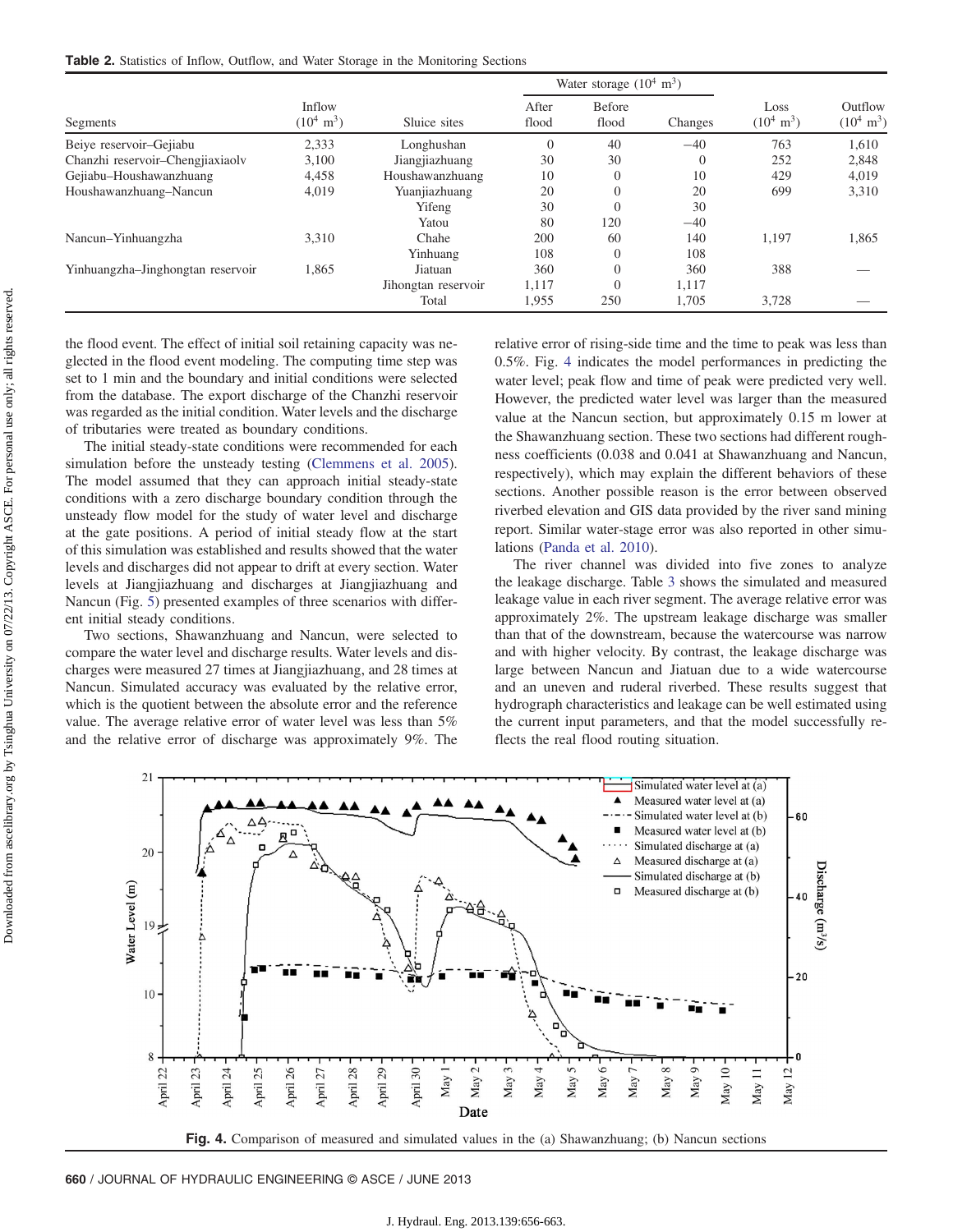<span id="page-5-0"></span>

Fig. 5. Simulation results with different initial steady conditions for water levels at Jiangjiazhuang and discharges at Jiangjiazhuang and Nancun: (a) Jiangjiazhuang section, initial discharge = 60 m<sup>3</sup>/s; (b) Nancun section, initial discharge = 60 m<sup>3</sup>/s; (c) Jiangjiazhuang section, initial discharge =  $46.3 \text{ m}^3/\text{s}$ ; (d) Nancun section, initial discharge = 46.3 m<sup>3</sup>/s; (e) Jiangjiazhuang section, initial discharge = 20 m<sup>3</sup>/s; (f) Nancun section, initial discharge = 20 m<sup>3</sup>/s; all the simulations are shown with no boundary inflows and gate constraints

<span id="page-5-1"></span>Table 3. Comparison of Measured and Simulated Leakage Discharge in the River Segments

| River segments                 | Simulated value<br>$(10^4 \text{ m}^3)$ | Measured value<br>$(10^4 \text{ m}^3)$ |
|--------------------------------|-----------------------------------------|----------------------------------------|
| Chanzhi-Chengjiaxiaolv         | 255                                     | 252                                    |
| Chengjiaxiaolv-Houshawanzhuang | 89                                      | 93                                     |
| Houshawanzhuang-Nancun         | 721                                     | 699                                    |
| Nancun-Yinhuangzha             | 1,164                                   | 1,197                                  |
| Yinhuangzha-Jiatuan            | 392                                     | 388                                    |

### Sensitivity Analysis

The objective of sensitivity analysis is to monitor the changes in response to the flood routing model due to changes in the value of the specified parameters. Channel leakage discharge is influenced by watershed parameters, including the initial soil water–retaining capacity, initial water level, roughness and leakage coefficients. In this model, sensitivity analysis was conducted to test the effects of realistic ranges of parameters on leakage discharge and the beginning time of rising limb (BTRL). Each parameter was performed by varying its values to study the effect while keeping the other parameters constant. The values of roughness coefficient, initial water level, and leakage coefficient were held constant as 0.038, 0 m and  $3.80 \times 10^{-7}$  s<sup>-1</sup>, respectively.

Four roughness coefficients, such as 0.020, 0.025, 0.030, and 0.038 were selected to evaluate the effect on leakage discharge and the BTRL. There was a positive relationship between the Manning's *n* and leakage discharge, as well as between Manning's  $n$  and BTRL. The leakage discharge was found to increase by 44.90% as the roughness coefficient increased from 0.020 to 0.038 (Table [4\)](#page-6-0). The BTRL was delayed by increasing the roughness coefficient (Table [4](#page-6-0)). When the roughness coefficient varied from 0.020 to 0.040, the BTRL at Jiangjiazhuang was delayed by 8.3 h. The reason is that an increase in the roughness coefficient induces microdepression storage and results in delayed initiation of the runoff process. Higher roughness coefficient also delayed the time to peak and prolonged the period of recession flow. Because the total runoff did not vary significantly, the total leakage discharge associated with high roughness coefficient was large throughout the whole flood process.

Initial water levels were increased from 0.0 to 0.8 m, with intervals of 0.2 m (Table [4\)](#page-6-0), and leakage discharge was reduced proportionally from  $2.55 \times 10^6$  to  $1.43 \times 10^6$  m<sup>3</sup>. The reason is that water head was large at beginning of the flood event in this high-leakage area. When surface water began to seep into groundwater, groundwater table would increase and lead to a decrease in the water head, resulting in decrease of the seepage.

Leakage coefficient has a remarkable effect on leakage discharge (Table [4\)](#page-6-0). The leakage discharge was found to increase linearly by increasing the leakage coefficient. An increase of leakage coefficient by 25.0% resulted in approximately 22.4% leakage discharge between the Chanzhi and Jiangjiazhuang sections. The effect of leakage coefficient appeared to be insignificant compared with that of the roughness coefficient toward the BTRL. The BTRL was moderately delayed with increasing leakage coefficient (Table [4\)](#page-6-0). When roughness coefficients varied from 0.020 to 0.045, the BTRL at Jiangjiazhuang was delayed by 9.9 h, compared with only 2.5 h derived from varying the leakage coefficient from  $2.40 \times 10^{-7}$  to  $55.50 \times 10^{-7}$  s<sup>-1</sup>. The reason is that an increase in infiltration would decrease the amount of runoff. The reduction in runoff delayed the BTRL, but the effect of delayed time of roughness coefficient appeared to be more sensitive than that of leakage coefficient.

Fig. [6](#page-6-1) depicts the relationship of three parameters on leakage discharge between the Chanzhi and Jiangjiazhuang sections. Values on the left side of the vertical dotted line depict how the interaction of parameters effectively decreased the leakage discharge. However, leakage coefficient on the right side of the vertical dotted line was the main parameter that affected the leakage discharge, because initial water level was zero on the dry riverbed and the roughness coefficient, considered the realistic range, is already large. Leakage coefficient could potentially be increased due to effects of flood scour and sand mining in realistic conditions. The roughness coefficient controls leakage discharge due to its effects on river velocity and sluggish status, and thus the leakage discharge increases with increasing roughness coefficient. The flood routing process is complex and many factors affect the leakage discharge. A high leakage coefficient in the riverbed is a decisive condition of high leakage discharge, while high leakage discharge is also affected by other factors. The three factors of initial water level, leakage, and roughness coefficients should be considered to accurately determine leakage discharge.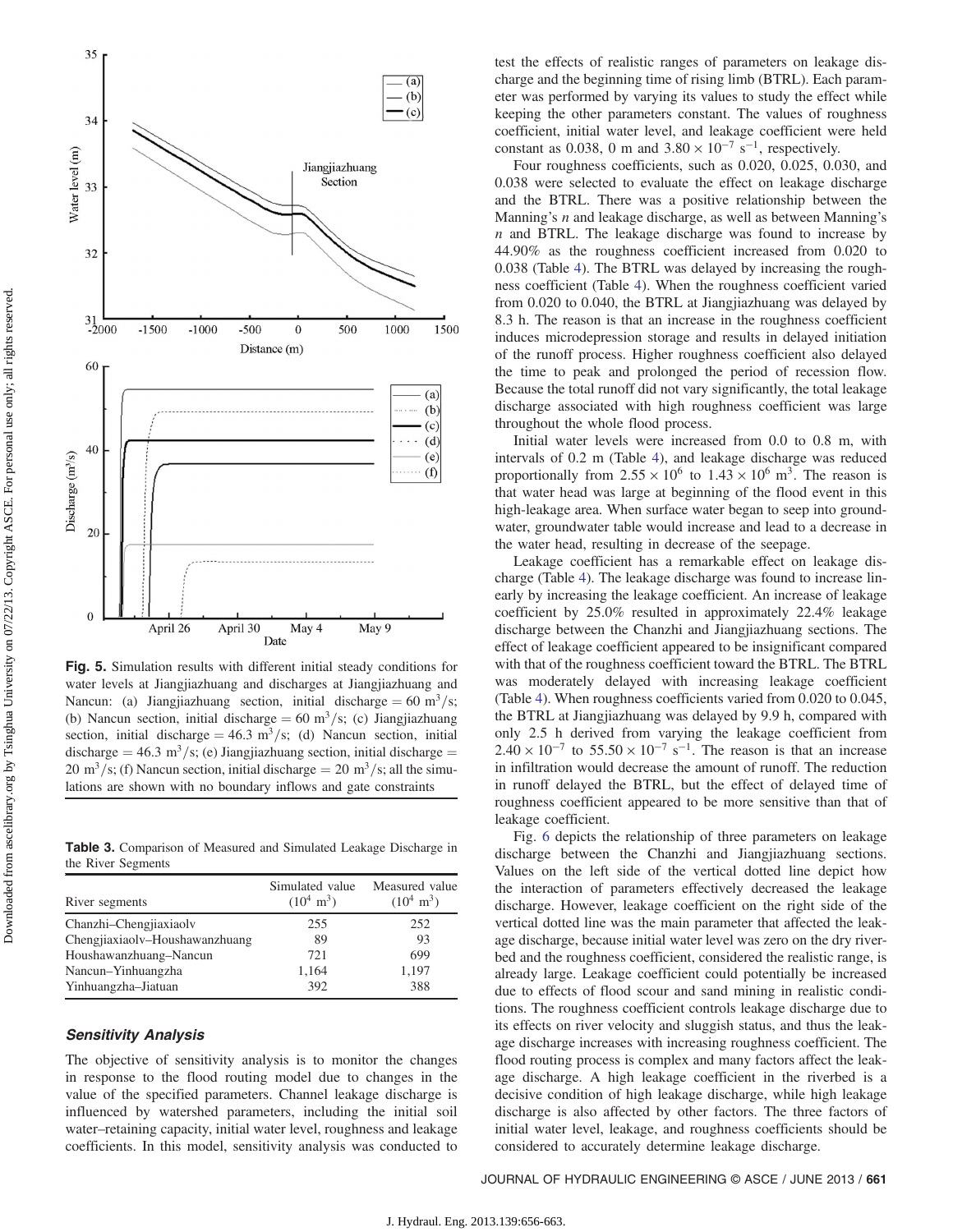<span id="page-6-0"></span>

| Parameters                                             | Parameter values                                 | Output parameters                                                                                  | Simulated<br>values (difference)                                                         |
|--------------------------------------------------------|--------------------------------------------------|----------------------------------------------------------------------------------------------------|------------------------------------------------------------------------------------------|
| Leakage coefficients $(\times 10^{-7} \text{ s}^{-1})$ | 2.4<br>3.6<br>4.8<br>6.0<br>7.2                  | Leakage discharge<br>(Chanzhi-Jiangjiazhuang, $10^4$ m <sup>3</sup> )                              | $138 (-45.9\%)$<br>$197 (-22.2\%)$<br>255(0)<br>312 (22.4%)<br>368 (44.3%)               |
| Initial water level (m)                                | $\boldsymbol{0}$<br>0.2<br>0.4<br>0.6<br>$0.8\,$ | Leakage discharge<br>(Chanzhi-Jiangjiazhuang, 10 <sup>4</sup> m <sup>3</sup> )                     | 255(0)<br>244 $(-4.3\%)$<br>$222 (-12.9\%)$<br>188 $(-26.3\%)$<br>143 $(-43.9\%)$        |
| Roughness coefficient                                  | 0.020<br>0.025<br>0.030<br>0.038                 | Leakage discharge (Chanzhi-Jiangjiazhuang/<br>Jiangjiazhuang-shawanzhuang, $10^4$ m <sup>3</sup> ) | $176 (-31.0\%)$<br>193 $(-24.3\%)$<br>$210 (-17.6\%)$<br>255(0)                          |
| Leakage coefficients $(\times 10^{-7} \text{ s}^{-1})$ | 2.4<br>3.7<br>18.5<br>37<br>55.5                 | BTRL at Jiangjiazhuang (h)                                                                         | 18.1 $(-0.7\%)$<br>$18.2 (-0.2\%)$<br>19.0 $(4.2\%)$<br>19.8 $(8.6\%)$<br>$20.6(13.0\%)$ |
| Roughness coefficient                                  | 0.020<br>0.025<br>0.030<br>0.040<br>0.045        | BTRL at Jiangjiazhuang (h)                                                                         | $14.7 (-33.2\%)$<br>$17.3 (-21.4\%)$<br>$19.3 (-12.3\%)$<br>23(4.5)<br>25(13.6)          |

<span id="page-6-1"></span>

Fig. 6. Relationship of three parameters on leakage discharge between the Chanzhi and Jiangjiazhuang sections (the vertical dotted line denotes the parameters used in this case study)

# **Conclusions**

To understand the effect of leakage coefficients for modeling flood routing in a high-leakage channel, a flood routing system considering leakage solution was developed for water resources management of the Dagu River. This system integrates MIKEOBJECT components and information provided by a monitoring database. Flood routing and leakage were well described by

this model. The results of a leakage pilot field experiment were applied to the mathematical model to calculate leakage discharge in various river segments. The case study revealed the operational simplicity and high accuracy of the model. The average relative error of measured and simulated discharge was 10%, and average relative error of water level was less than 5%. The average relative error of simulated leakage discharge was only 2% for estimated parameters in each river segment. Leakage coefficient is a decisive